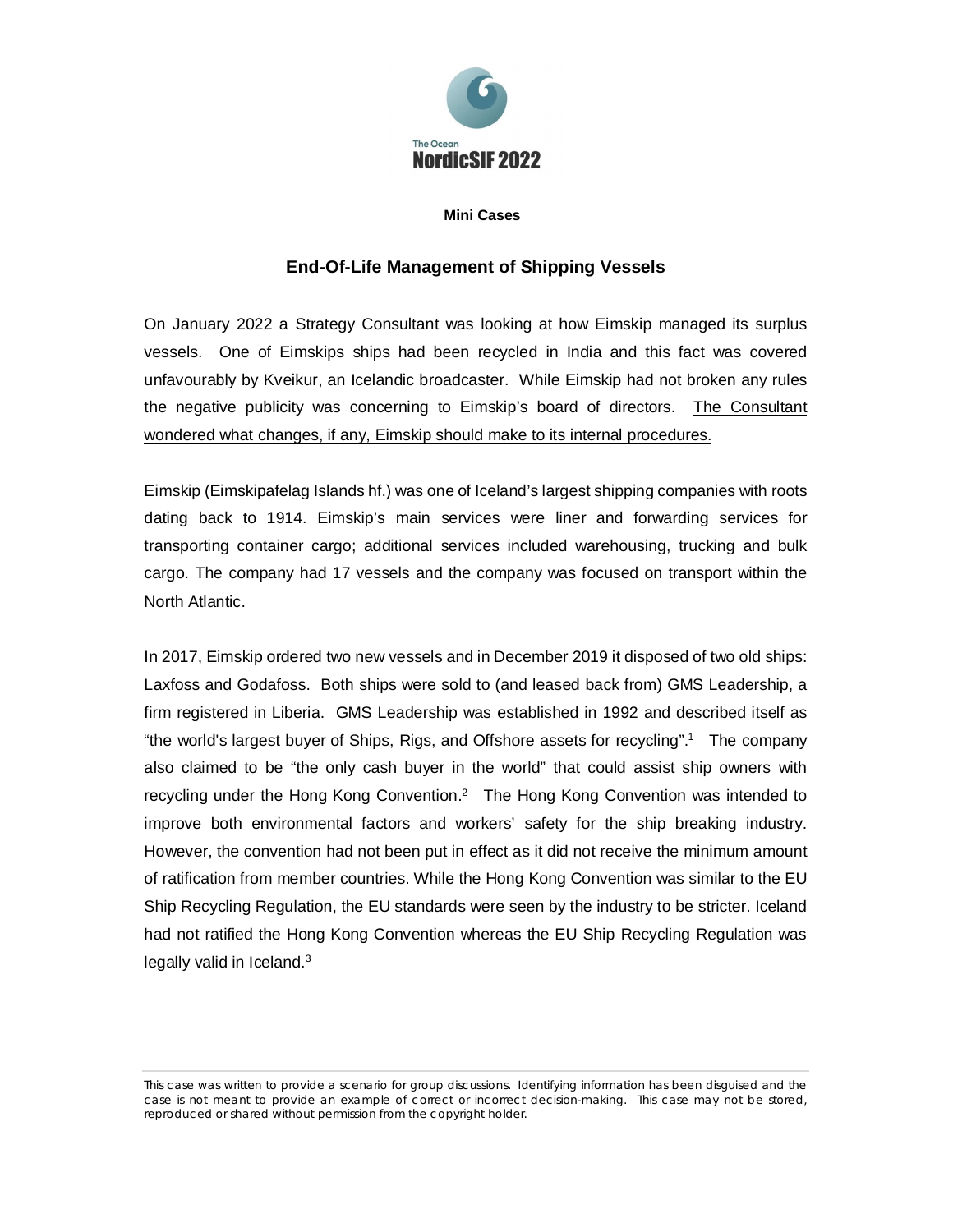

As a result of a cost management project in 2019, Eimskip cancelled a number of ferry services and reduced the number of vessels in service. The leases for both Laxfoss and Godafoss were terminated in early 2020. GMS sent both old ships to India for recycling.

In September 2020, the Icelandic news program Kveikur broadcast the "*Where Eimskip's ships go to die*" documentary, suggesting that Eimskip had circumvented regulations and sold two ships to an unsafe recycling facility in India, where working conditions had led to the loss of 137 lives over the past decade.<sup>4</sup> On the day the documentary aired the company released this statement: "Eimskip approached the Environment Agency of Iceland earlier today which informed the Company that it had reported the Company to the District Prosecutors for alleged violation of the Icelandic Waste Management Act. Eimskip had no information about that report prior to the Company's inquiry and the Agency never asked the Company for any documentation regarding the matter. Eimskip rejects these allegations as the company complied with all laws and regulations in the sale process."<sup>5</sup> Information on ship disposal laws can be found in Exhibit 1.

By November 2020 Eimskip had appointed a full-time Sustainability Manager reporting directly to the CEO. Policies for vessels ownership, supplier code of conduct, procurement, risk and whistleblowing were to be reviewed and updated. The company committed to reviewing its ESG polices and aligning them to the UN's Sustainable Development Goals. As part of the renewed focus, Eimskip hired an external advisor, Circular Solutions, to review the company's ESG practices. While Eimskip did not provide a report for investors at the virtual meeting, Circular Solutions had concluded that Eimskip was at the forefront of ESG.<sup>6</sup>

On December 20<sup>th</sup>, 2021, Icelandic prosecutors searched the offices of Eimskip as part of their investigation into whether the company had broken the country's laws on the treatment of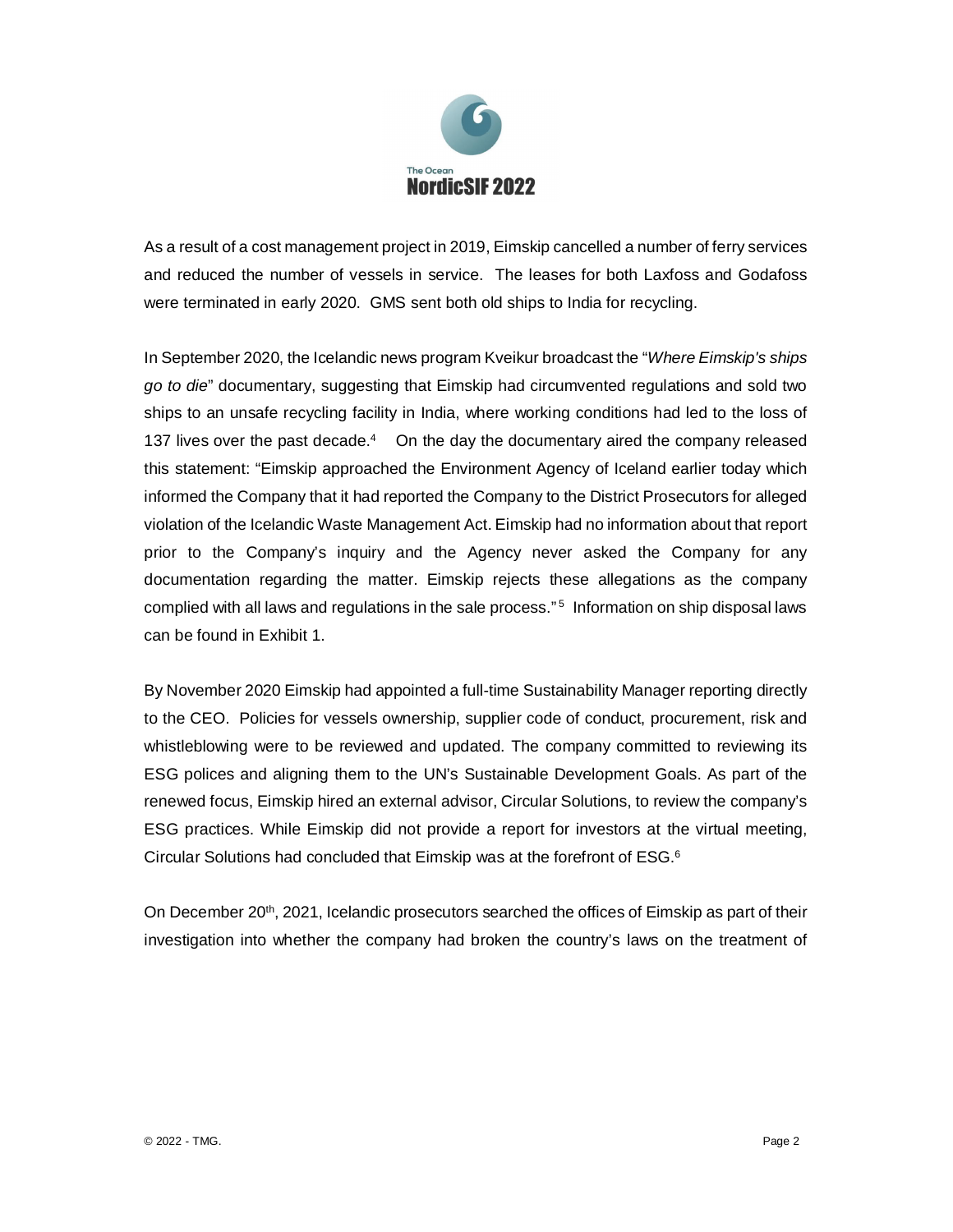

obsolete ships.<sup>1</sup> More information is provided in Exhibit 2. It was interesting to note that, despite the negative publicity, Eimskip's share price had risen to 565 ISK by April 2022 from a low of about 132 ISK in September 2020.

The Consultant, after reviewing the information in front of her, wondered what recommendations – if any – she would make to Eimskip's management team.

1 https://splash247.com/icelandic-prosecutors-raid-eimskip-offices-in-ship-scrapping-probe/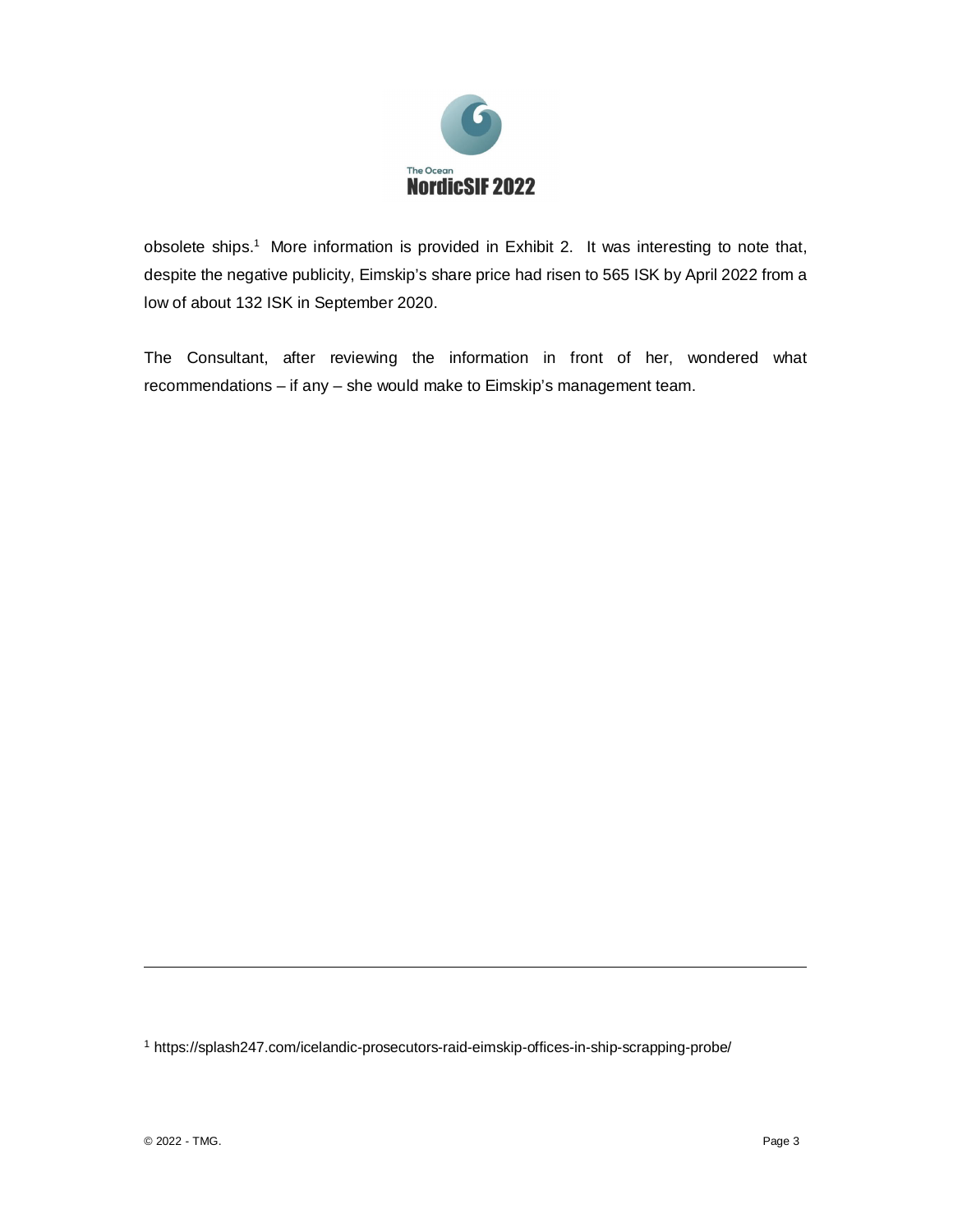

## **Exhibit 1 – Laws pertaining to ship disposal**

Since the disposal of vessels had the potential to produce dangerous and polluting waste, such as asbestos, radioactive materials, hydraulic oil and heavy metals, there were a number of national and international laws. The Basel Convention, developed in 1989 and coming into force in 1992<sup>2</sup>, focused on controlling disposal and movement of hazardous waste.<sup>3</sup> Iceland signed the treaty in 1995.<sup>4</sup>

In 2006, the EU launched the European Union Waste Shipment Regulation No. 1013/2006. The regulation included the Basel Convention with amendments. While the Basel Convention sought to prevent movement of hazardous waste, the new EU regulation went further and banned all exports of hazardous waste to non-OECD countries. It also banned export of waste for disposal outside the EU/EFTA. In 2018, The European Union Ship Recycling Regulation No. 1257/2013 was launched. The new regulation goes further into the details of how vessels can be recycled, including regulations for workers health and safety, environmental regulations and requiring that all EU registered vessels must be recycled at a facility approved by the EU.<sup>5</sup> As such, there were a number of laws that highlighted the difference between ship recycling according to proper environmental regulations versus non-regulated ship scrapping.<sup>6</sup> <sup>7</sup>

As part of the Kveikur documentary, a representative for the NGO Shipbreaking Platform, Ingvild Jenssen, claimed that Eimskip broke the law as the vessels were registered at an Icelandic company when they were sold for disposal. Asked if the law applied to companies using an intermediary, Jenssen replied that Eimskip's sale was to a company that promoted

| $\overline{2}$                                                      | "Overview." | The | Basel | Convention. | accessed | December | 10. | 2020. |
|---------------------------------------------------------------------|-------------|-----|-------|-------------|----------|----------|-----|-------|
| http://www.basel.int/TheConvention/Overview/tabid/1271/Default.aspx |             |     |       |             |          |          |     |       |
| 3                                                                   | "Overview." | The | Basel | Convention. | accessed | December | 10. | 2020. |
| http://www.basel.int/TheConvention/Overview/tabid/1271/Default.aspx |             |     |       |             |          |          |     |       |

4 "Parties to the Basel Convention," *Internet Archive,* accessed December 10, 2020, https://web.archive.org/web/20130614191851/http://www.basel.int/Countries/StatusofRatifications/PartiesSignatories/tabid/1290 /Default.aspx

5 "The Law," *NGO Shipbreaking Platform,* accessed December 10, 2020, https://shipbreakingplatform.org/issues-of-interest/thelaw/

<sup>6</sup> "Svona losar Eim-skipa-fé-lagið sig við skip," *Kveikur RUV,* September 24, 2020, <u>https://www.ruv.is/kveikur/eimskip/</u>

7 "Why Ships are Toxic," *NGO Shipbreaking Platform,* accessed December 10, 2020, https://shipbreakingplatform.org/issues-ofinterest/why-ships-are-toxic/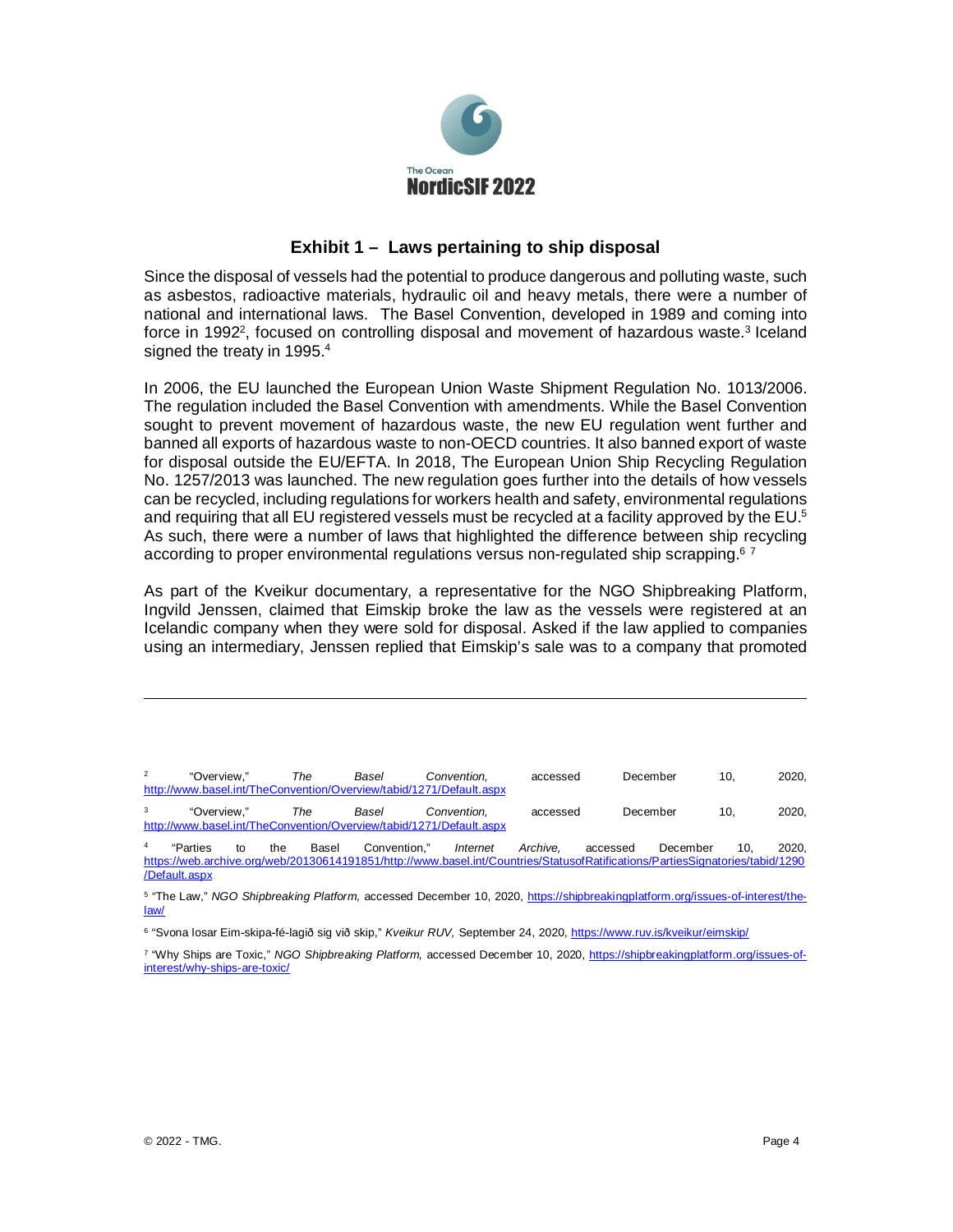

itself as the largest cash buyer of ships for recycling; as such, Eimskip could not claim the purpose of the sale was for anything else other than disposal.<sup>8</sup>

In addition to EU laws, there was a possibility that Eimskip's actions contravened Icelandic and Dutch laws. The Environmental Agency of Iceland had informed the company of their investigation into alleged violation of the Icelandic Waste Management Act. $9$  Some observers pointed out that the potential fine would be a maximum of ISK 25 million (US\$185,000). In contrast, any violation of anti-competitive law was as much as 10% of the company's last year's revenues.<sup>10</sup>

Dutch authorities were also investigating the case on the grounds that Godafoss' last docking in Europe was in Rotterdam, which meant the vessels travelled directly from the Netherlands to an illegal disposal site.<sup>11</sup> Dutch prosecutors had previously indicted shipping companies in two similar cases: Seatrade, a Dutch company, had to pay fines after it was convicted in 2018 for intending to scrap four vessels in India, and a subsidiary of WEC Lines BV, another Dutch company, was fined  $\epsilon$ 780,000 in 2019 in addition to paying a settlement of  $\epsilon$ 2.2 million for scrapping a vessel in India. WEC's vessel had been sold to GMS before it was sent to India.<sup>12</sup>

<sup>&</sup>lt;sup>8</sup> "Eimskip og endurvinnslan á Indlandi," *Kveikur RUV,* September 24, 2020, <u>https://www.ruv.is/kveikur/eimskip-og-endurvinnslan-</u> a-indlandi/

<sup>9</sup> "Announcement from Eimskip," *Nasdaq OMX Nordic News*, September 25, 2020, https://newsclient.omxgroup.com/cdsPublic/viewDisclosure.action?disclosureId=956316&lang=en

<sup>10</sup> "Efnalög," *Althingi*, accessed January 2, 2021, https://www.althingi.is/lagas/nuna/2013061.html

<sup>11</sup> "Svona losar Eim-skipa-fé-lagið sig við skip," *Kveikur RUV,* September 24, 2020, https://www.ruv.is/kveikur/eimskip/

<sup>&</sup>lt;sup>12</sup> "Another Dutch Shipowner Fined for Beaching a Vessel," The Maritime Executive, January 21, 2019, https://www.maritimeexecutive.com/article/another-dutch-shipowner-fined-for-beaching-a-vessel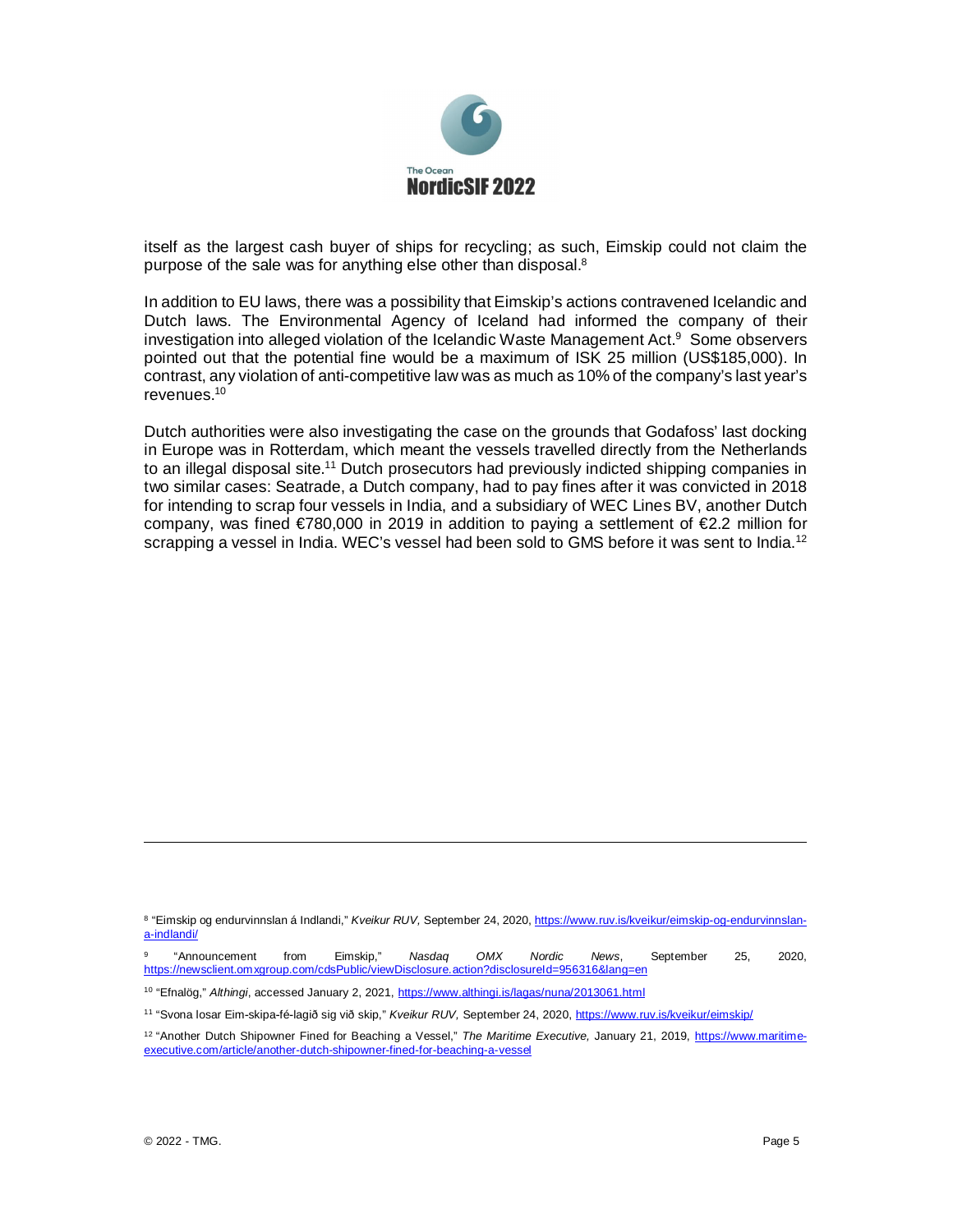

## **Exhibit 2 – "Icelandic prosecutors raid Eimskip offices in ship scrapping probe"**

By Adis Ajdin – December 20, 2021

[The full article is provided below] $<sup>7</sup>$ </sup>

The Icelandic district prosecutor has been granted permission to raid the offices of shipping company Eimskip in order to conduct an inquiry into possible legal irregularities involving the sale of two scrapped ships to India in a case that will likely cause concern for many other shipowners across Europe. The prosecutor has requested specific documents relating to the sale of the 1,465 teu pair Goðafoss and Laxfoss in 2019, which the Environment Agency of Iceland reported to the district prosecutor in 2020. Eimskip said through Nasdaq Iceland that no individuals have legal status in the matter.

The case revolves around the scrapping of the 1995-built ships, which were sold to cash buyer GMS and then offloaded to the Malwi Ship Breaking and Gohilwad Ship Breaking yards on India's west coast. The investigation relates to whether the country's Act. No. 55/2003 on the treatment of waste and subsequent regulations have been infringed. Since 2018, European legislation has outright banned the demolition of ships over 500 gross tons anywhere except for licensed recycling sites, and similar restrictions have been in effect in Iceland since a mere year ago. "It is impossible for the company to estimate possible financial effects as the Act contains sanctions provisions without stating any specific amounts. The only amount referenced in the Act relates to the Icelandic Environmental Agency's authority to apply administrative fines towards legal entities amounting up to ISK 25m (\$192,435)."

Eimskip said earlier that it believes that it complied with laws and regulations in the sales process. "Eimskip takes the matter seriously as the company, its management, and employees place great emphasis on social responsibility in their work and have long paid attention to environmental issues in their operations."